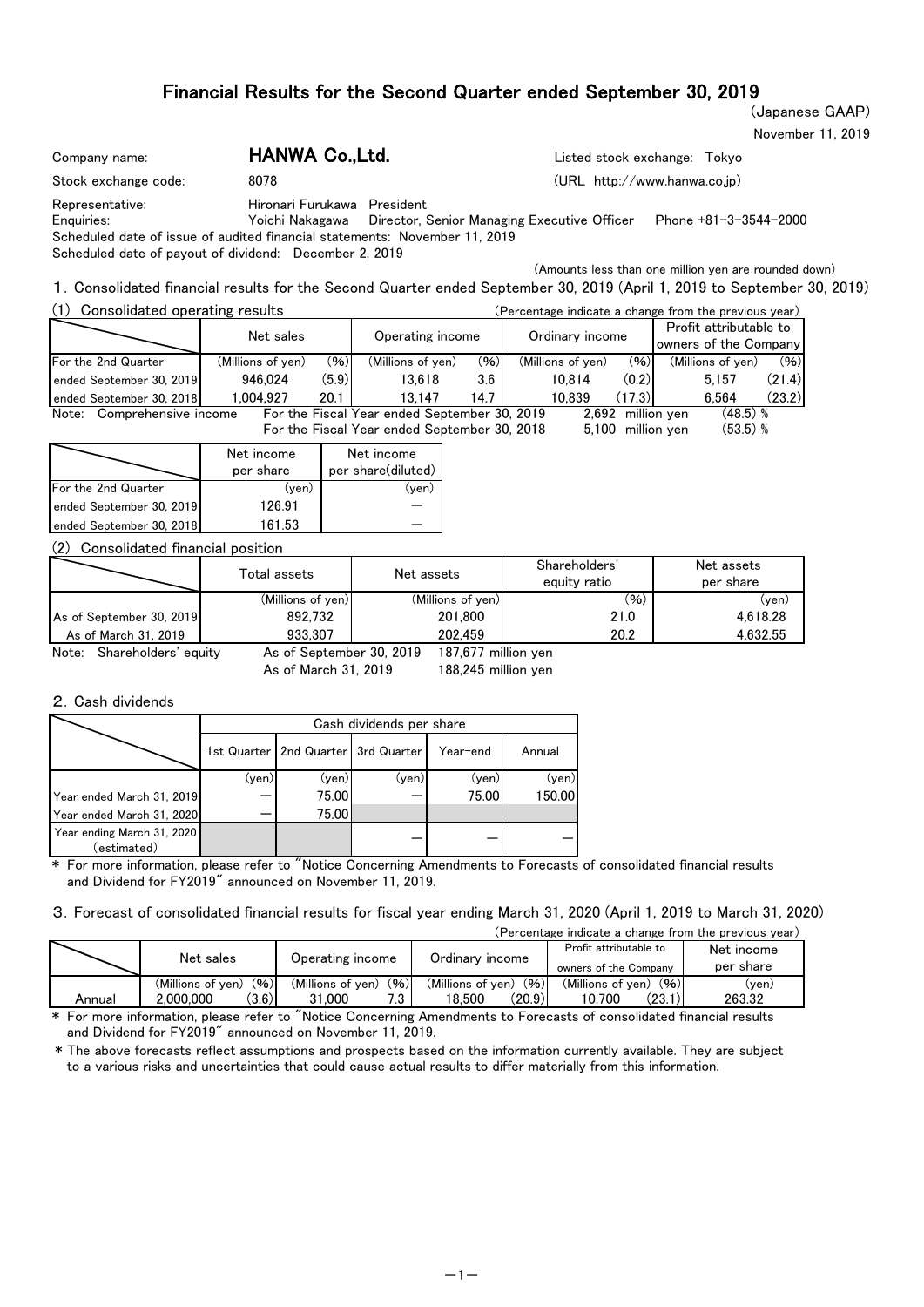# 《Consolidated Balance Sheets》

|                                                                     | (Amounts less than one million yen are rounded down) |                                       |
|---------------------------------------------------------------------|------------------------------------------------------|---------------------------------------|
|                                                                     | March 31, 2019                                       | Millions of yen<br>September 30, 2019 |
| Assets                                                              |                                                      |                                       |
| <b>Current assets:</b>                                              |                                                      |                                       |
| Cash and deposits                                                   | 59,307                                               | 59,148                                |
| Trade notes and accounts receivable                                 | 416,394                                              | 368,742                               |
| Electronically recorded monetary claims                             | 36,637                                               | 40,875                                |
| Securities                                                          | 1,190                                                | 1,157                                 |
| Inventories                                                         | 140,633                                              | 143,219                               |
| Other                                                               | 71,328                                               | 78,723                                |
| Allowance for doubtful receivables                                  | (504)                                                | (475)                                 |
| Total current assets                                                | 724.987                                              | 691.390                               |
| Investments and noncurrent receivables;                             |                                                      |                                       |
| Investment securities                                               | 101,900                                              | 92,647                                |
| Other                                                               | 33,853                                               | 30,561                                |
| Allowance for doubtful receivables                                  | (1, 327)                                             | (1, 414)                              |
| Total investments and other assets                                  | 134,426                                              | 121,794                               |
| Property and equipment;                                             |                                                      |                                       |
| Land                                                                | 33,864                                               | 34,128                                |
| Other                                                               | 34,997                                               | 39,736                                |
| Total property and equipment                                        | 68,862                                               | 73,865                                |
|                                                                     |                                                      |                                       |
| Other assets                                                        |                                                      |                                       |
| Intangible assets                                                   | 5,031<br>5,031                                       | 5,682<br>5,682                        |
| Total other assets<br>Total                                         | 933,307                                              | 892,732                               |
|                                                                     |                                                      |                                       |
|                                                                     |                                                      |                                       |
| <b>Liabilities and Net Assets</b>                                   |                                                      |                                       |
| <b>Current liabilities;</b><br>Short-term loans payable             | 92,851                                               | 103,898                               |
| Current portion of bonds payable                                    | 10,021                                               | 10,021                                |
| Trade notes and accounts payable                                    | 280,858                                              | 219,641                               |
| Electronically recorded obligations                                 | 4,964                                                | 17,862                                |
| Accrued bonuses                                                     | 2,647                                                | 2,699                                 |
| Provision for product warranties                                    | 253                                                  | 150                                   |
| Income taxes payable                                                | 3,486                                                | 3,085                                 |
| Other                                                               | 59,833                                               | 73,503                                |
| Total current liabilities                                           | 454,916                                              | 430,862                               |
| Noncurrent liabilities;                                             |                                                      |                                       |
| Long-term loans payable                                             | 208,936                                              | 203,367                               |
| Bonds payable                                                       | 50,034                                               | 40,024                                |
| Retirement benefits liabilities                                     | 5,950                                                | 5,951                                 |
| Other                                                               | 11,010                                               | 10,726                                |
| Total noncurrent liabilities                                        | 275,931                                              | 260,069                               |
|                                                                     |                                                      |                                       |
| Net assets                                                          |                                                      |                                       |
| Shareholders' equity;                                               |                                                      |                                       |
| Common stock                                                        | 45,651                                               | 45,651                                |
| Retained earnings                                                   | 139,036                                              | 141,277                               |
| Treasury stock<br>Total shareholders' equity                        | (3,737)<br>180,949                                   | (3,727)<br>183,200                    |
|                                                                     |                                                      |                                       |
| Accumulated other comprehensive income;                             |                                                      |                                       |
| Valuation difference on available-for-sale securities, net of taxes | 10,800                                               | 10,282                                |
| Deferred gains or losses on hedges, net of taxes                    | 61                                                   | (548)                                 |
| Land revaluation difference, net of taxes                           | 3,343                                                | 3,277                                 |
| Foreign currency translation adjustments                            | (1, 435)                                             | (3,407)                               |
| Remeasurements of defined benefit plans                             | (5, 473)                                             | (5, 127)                              |
| Total accumulated other comprehensive income                        | 7,295                                                | 4,476                                 |
| Non-controlling interests                                           | 14,214                                               | 14,123                                |
| Total net assets                                                    | 202,459                                              | 201,800                               |
| Total                                                               | 933,307                                              | 892,732                               |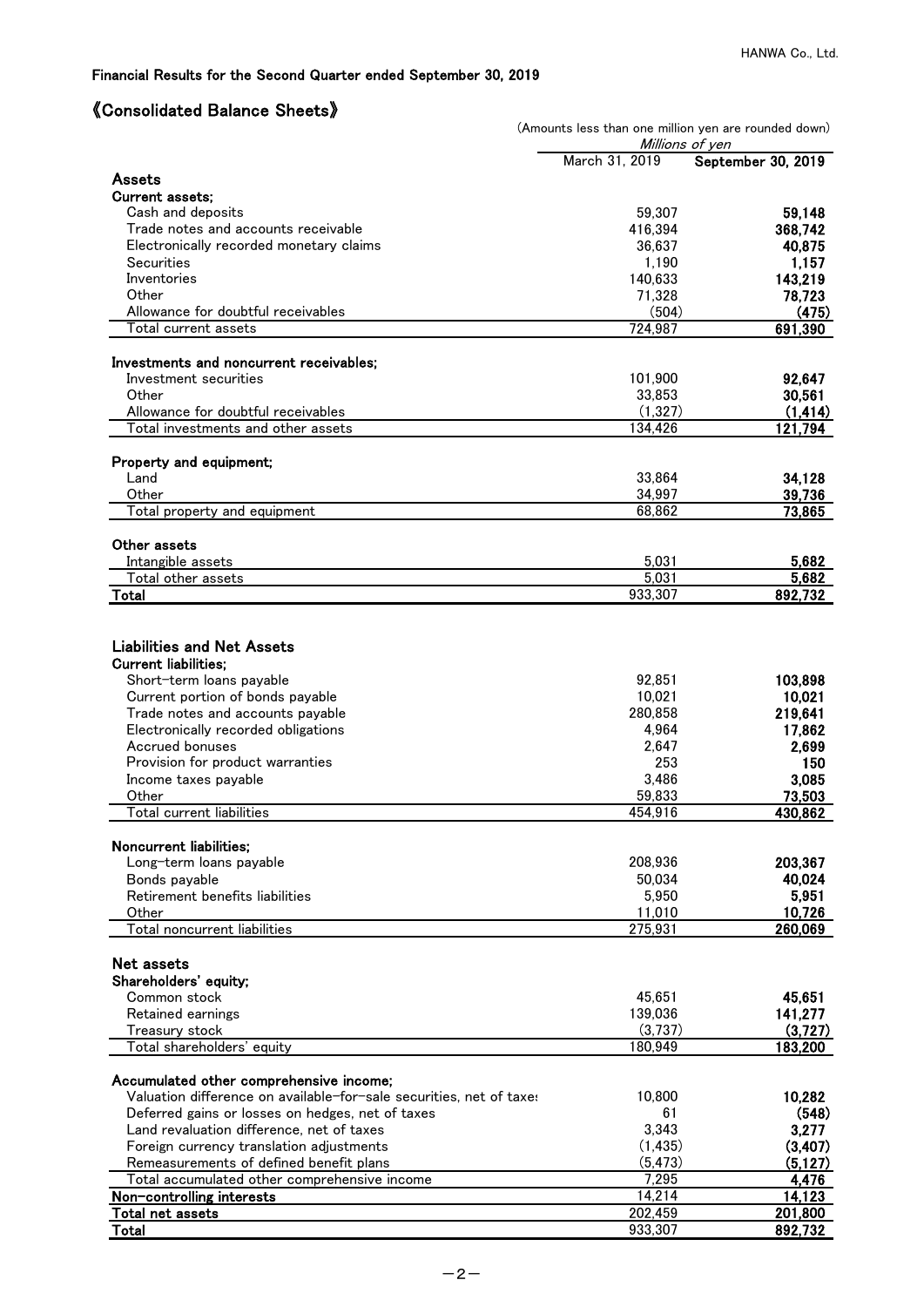# 《Consolidated Statements of Income and Comprehensive Income》

(Amounts less than one million yen are rounded down)

|                                                                                        |                    | Millions of yen    |
|----------------------------------------------------------------------------------------|--------------------|--------------------|
|                                                                                        | 2nd Quarter ended  | 2nd Quarter ended  |
|                                                                                        | September 30, 2018 | September 30, 2019 |
| Net sales                                                                              | 1,004,927          | 946,024            |
| Cost of sales                                                                          | 966,984            | 906,316            |
| Gross profit                                                                           | 37,942             | 39,707             |
| Selling, general and administrative expenses                                           | 24,795             | 26,089             |
| <b>Operating income</b>                                                                | 13,147             | 13,618             |
|                                                                                        |                    |                    |
| Other income;                                                                          |                    |                    |
| Interest income                                                                        | 1,635              | 1,051              |
| Dividend income                                                                        | 863                | 1,181              |
| Other                                                                                  | 694                | 710                |
| Total other income                                                                     | 3,193              | 2,944              |
| Other expenses;                                                                        |                    |                    |
| Interest expense                                                                       | 2,067              | 2,880              |
| Share of loss of entities accounted for using equity method                            | 172                | 551                |
| Foreign exchange loss                                                                  | 2,418              | 1,619              |
| Other                                                                                  | 842                | 697                |
| Total other expenses                                                                   | 5,501              | 5,748              |
| Ordinary income                                                                        | 10,839             | 10,814             |
|                                                                                        |                    |                    |
| Extraordinary income;                                                                  |                    |                    |
| Gain on sales of property and equipment                                                | 410                | 201                |
| Gain on sales of investment securities                                                 | 410                | 780<br>981         |
| Total extraordinary income<br><b>Extraordinary loss;</b>                               |                    |                    |
|                                                                                        | 182                |                    |
| Loss on sale of property and equipment<br>Loss on impairment of property and equipment |                    | 163                |
| Loss on natural disaster                                                               | 166                |                    |
| Loss on valuation of investment securities                                             | 1,011              | 3,718              |
| Provision of allowance for doubtful accounts of affiliates                             |                    | 101                |
| Total extraordinary loss                                                               | 1,360              | 3,983              |
| Income before income taxes                                                             | 9,890              | 7,812              |
|                                                                                        |                    |                    |
| Income taxes<br>Net income                                                             | 3,553<br>6,336     | 2,971<br>4,840     |
|                                                                                        |                    |                    |
| Net income attributable to                                                             |                    |                    |
| Owners of the parent                                                                   | 6.564              | 5,157              |
| non-controlling interests                                                              | (227)              | (317)              |
| <b>Other Comprehensive Income</b>                                                      |                    |                    |
| Valuation difference on available-for-sale securities, net of taxes                    | 2,855              | (515)              |
| Deferred gains or losses on hedges, net of taxes                                       | 887                | (609)              |
| Land revaluation difference                                                            |                    | (66)               |
| Foreign currency translation adjustment                                                | (671)              | (803)              |
| Remeasurements of defined benefit plans, net of taxes                                  | 360                | 357                |
| Share of other comprehensive income of entities accounted for                          | (4,668)            | (577)              |
| using equity method                                                                    |                    |                    |
| Total other comprehensive income                                                       | (1,236)            | (2,214)            |
| <b>Comprehensive Income</b>                                                            | 5,100              | 2,625              |
| Comprehensive income attributable to;                                                  |                    |                    |
| Owners of the parent                                                                   | 7,127              | 3,017              |
| non-controlling interests                                                              | (2,027)            | (391)              |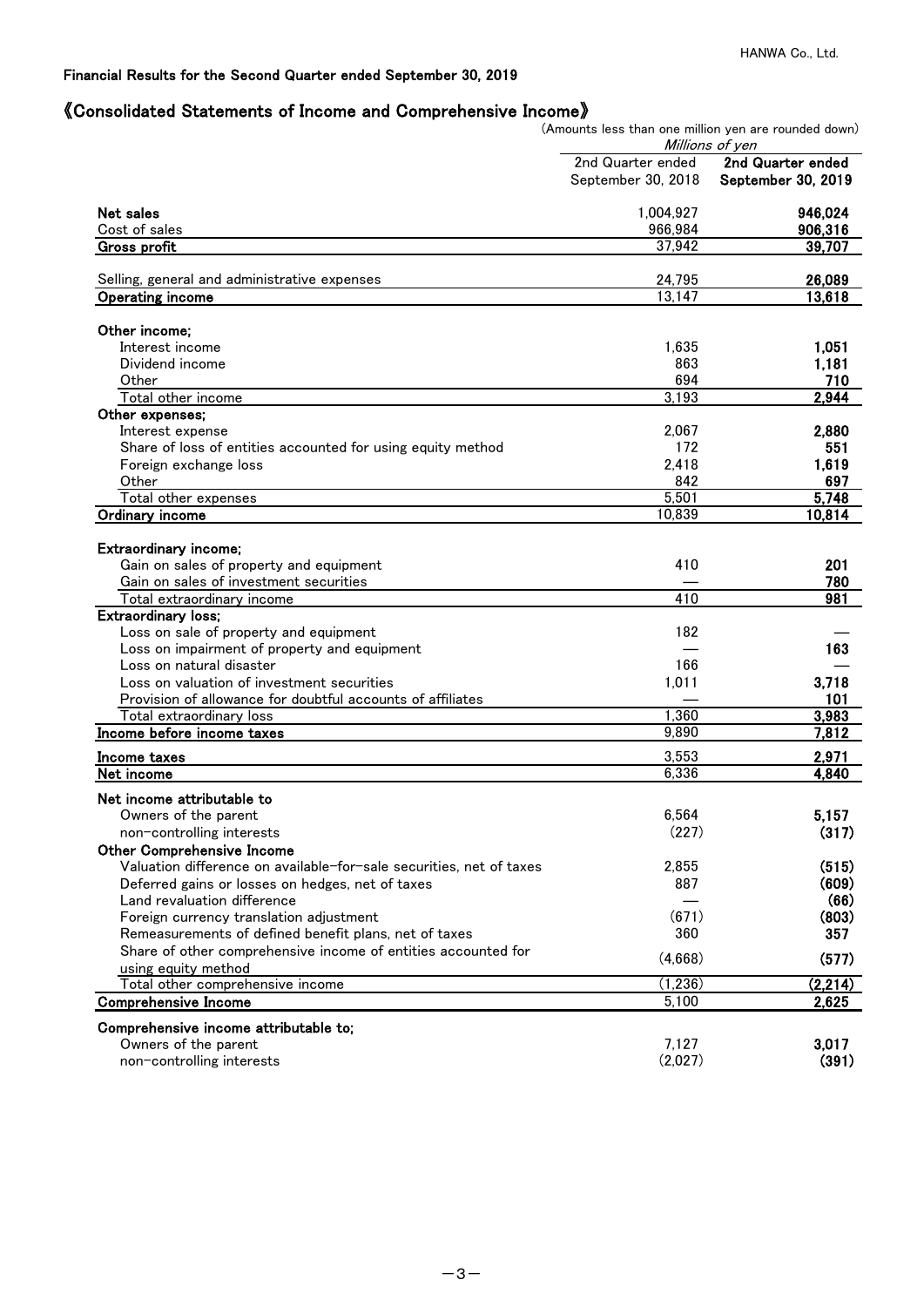# 《Consolidated Statements of Cash Flows》

(Amounts less than one million yen are rounded down) Millions of yen

|                                                                                                                                                                                                                                                                                                                                                                                                  | 2nd Quarter ended<br>September 30, 2018                              | 2nd Quarter ended<br>September 30, 2019                  |
|--------------------------------------------------------------------------------------------------------------------------------------------------------------------------------------------------------------------------------------------------------------------------------------------------------------------------------------------------------------------------------------------------|----------------------------------------------------------------------|----------------------------------------------------------|
| Cash flows from operating activities;                                                                                                                                                                                                                                                                                                                                                            |                                                                      |                                                          |
| Income before income taxes                                                                                                                                                                                                                                                                                                                                                                       | 9,890                                                                | 7,812                                                    |
| Depreciation and amortization                                                                                                                                                                                                                                                                                                                                                                    | 2,324                                                                | 2,500                                                    |
| Amortization of goodwill                                                                                                                                                                                                                                                                                                                                                                         | 425                                                                  | 265                                                      |
| Increase (decrease) in allowance for doubtful receivables                                                                                                                                                                                                                                                                                                                                        | 186                                                                  | 31                                                       |
| Interest and dividend income                                                                                                                                                                                                                                                                                                                                                                     | (2, 498)                                                             | (2, 233)                                                 |
| Interest expense                                                                                                                                                                                                                                                                                                                                                                                 | 2,067                                                                | 2,880                                                    |
| Share of loss(profit) of entities accounted for using equity method                                                                                                                                                                                                                                                                                                                              | 172                                                                  | 551                                                      |
| Gain on sale of property and equipment                                                                                                                                                                                                                                                                                                                                                           | (410)                                                                | (201)                                                    |
| Gain on sales of investment securities                                                                                                                                                                                                                                                                                                                                                           |                                                                      | (780)                                                    |
| Loss on sale of property and equipment                                                                                                                                                                                                                                                                                                                                                           | 182                                                                  |                                                          |
| Loss on impairment of property and equipment                                                                                                                                                                                                                                                                                                                                                     |                                                                      | 163                                                      |
| Loss on natural disaster                                                                                                                                                                                                                                                                                                                                                                         | 166                                                                  |                                                          |
| Loss on valuation of investments securities                                                                                                                                                                                                                                                                                                                                                      | 1,011                                                                | 3,718                                                    |
| Provision of allowance for doubtful accounts of affiliates                                                                                                                                                                                                                                                                                                                                       |                                                                      | 101                                                      |
| (Increase) decrease in trade receivables                                                                                                                                                                                                                                                                                                                                                         | 1,872                                                                | 47,179                                                   |
| (Increase) decrease in inventories                                                                                                                                                                                                                                                                                                                                                               | (14, 375)                                                            | 5,420                                                    |
| Increase(decrease) in trade notes and accounts payable                                                                                                                                                                                                                                                                                                                                           | 1,341                                                                | (53, 402)                                                |
| Increase (decrease) in deposits received                                                                                                                                                                                                                                                                                                                                                         | 2,093                                                                | 9,284                                                    |
| Increase(decrease) in advance received                                                                                                                                                                                                                                                                                                                                                           | 23,479                                                               | 6,592                                                    |
| (Increase) decrease in advance payments                                                                                                                                                                                                                                                                                                                                                          | (71, 133)                                                            | (8,219)                                                  |
| Increase(decrease) in retirement benefits                                                                                                                                                                                                                                                                                                                                                        | 494                                                                  | 496                                                      |
| Other, net                                                                                                                                                                                                                                                                                                                                                                                       | 8,584                                                                | (3,885)                                                  |
| Sub total                                                                                                                                                                                                                                                                                                                                                                                        | (34, 123)                                                            | 18,275                                                   |
| Interest and dividends received                                                                                                                                                                                                                                                                                                                                                                  | 1,713                                                                | 2,447                                                    |
| Interest paid                                                                                                                                                                                                                                                                                                                                                                                    | (2,030)<br>(4, 854)                                                  | (2,986)                                                  |
| Income taxes paid<br>Net cash provided by (used in) operating activities                                                                                                                                                                                                                                                                                                                         | (39, 293)                                                            | (3, 387)<br>14,349                                       |
| Cash flows from investing activities;<br>Payment for time deposits<br>Proceeds from refund of time deposits<br>Payment for purchase of property and equipment<br>Proceeds from sale of property and equipment<br>Payment for acquisition of investment securities<br>Proceeds from sale and redemption of investment securities<br>$(Increase) decrease$ in short $-$ term loans receivable, net | (1, 114)<br>1,260<br>(3, 418)<br>1,018<br>(2, 263)<br>255<br>(2,585) | (675)<br>1,600<br>(3,760)<br>477<br>(2,924)<br>22<br>224 |
|                                                                                                                                                                                                                                                                                                                                                                                                  |                                                                      | (861)                                                    |
| Increase in long $-$ term loans receivable<br>Collection of long-term loans receivable                                                                                                                                                                                                                                                                                                           | (363)<br>853                                                         | 2,112                                                    |
| Other, net                                                                                                                                                                                                                                                                                                                                                                                       | (984)                                                                | (1, 312)                                                 |
| Net cash provided by (used in) investing activities                                                                                                                                                                                                                                                                                                                                              | (7, 342)                                                             | (5,096)                                                  |
|                                                                                                                                                                                                                                                                                                                                                                                                  |                                                                      |                                                          |
| Cash flows from financing activities;                                                                                                                                                                                                                                                                                                                                                            |                                                                      |                                                          |
| Increase(decrease) in short-term loans, net                                                                                                                                                                                                                                                                                                                                                      | 32,153                                                               | 4,184                                                    |
| Increase(decrease) in commercial paper, net                                                                                                                                                                                                                                                                                                                                                      | 10,000                                                               |                                                          |
| Proceeds from long-term debt                                                                                                                                                                                                                                                                                                                                                                     | 295                                                                  | 5,374                                                    |
| Repayments of long-term debt                                                                                                                                                                                                                                                                                                                                                                     | (833)                                                                | (6,745)                                                  |
| Proceeds from issuance of bonds                                                                                                                                                                                                                                                                                                                                                                  | 19,892                                                               |                                                          |
| Payment for redemption of bonds                                                                                                                                                                                                                                                                                                                                                                  | (10,010)                                                             | (10,010)                                                 |
| Payment for cash dividends                                                                                                                                                                                                                                                                                                                                                                       | (2,892)                                                              | (3,046)                                                  |
| Cash dividends paid to minority interest in consolidated subsidiaries                                                                                                                                                                                                                                                                                                                            | (48)                                                                 | (79)                                                     |
| Purchase of investments in subsidiaries resulting in no change in scope of consolidation                                                                                                                                                                                                                                                                                                         | (98)                                                                 | (187)<br>(150)                                           |
| Other, net<br>Net cash provided by (used in) financing activities                                                                                                                                                                                                                                                                                                                                | 48,457                                                               | (10, 661)                                                |
|                                                                                                                                                                                                                                                                                                                                                                                                  | 418                                                                  | (303)                                                    |
| Effect of exchange rate changes on cash and cash equivalents<br>Net increase(decrease) in cash and cash equivalents                                                                                                                                                                                                                                                                              | 2,239                                                                | (1,711)                                                  |
| Cash and cash equivalents at beginning of year                                                                                                                                                                                                                                                                                                                                                   | 34,855                                                               | 58,384                                                   |
| Increase in cash and cash equivalents from newly consolidated subsidiaries                                                                                                                                                                                                                                                                                                                       | 576                                                                  | 2,460                                                    |
| Increase in cash and cash equivalents resulting from mergers with unconsolidated subsidiaries                                                                                                                                                                                                                                                                                                    | 25                                                                   |                                                          |
| Cash and cash equivalents at end of period                                                                                                                                                                                                                                                                                                                                                       | 37,696                                                               | 59,133                                                   |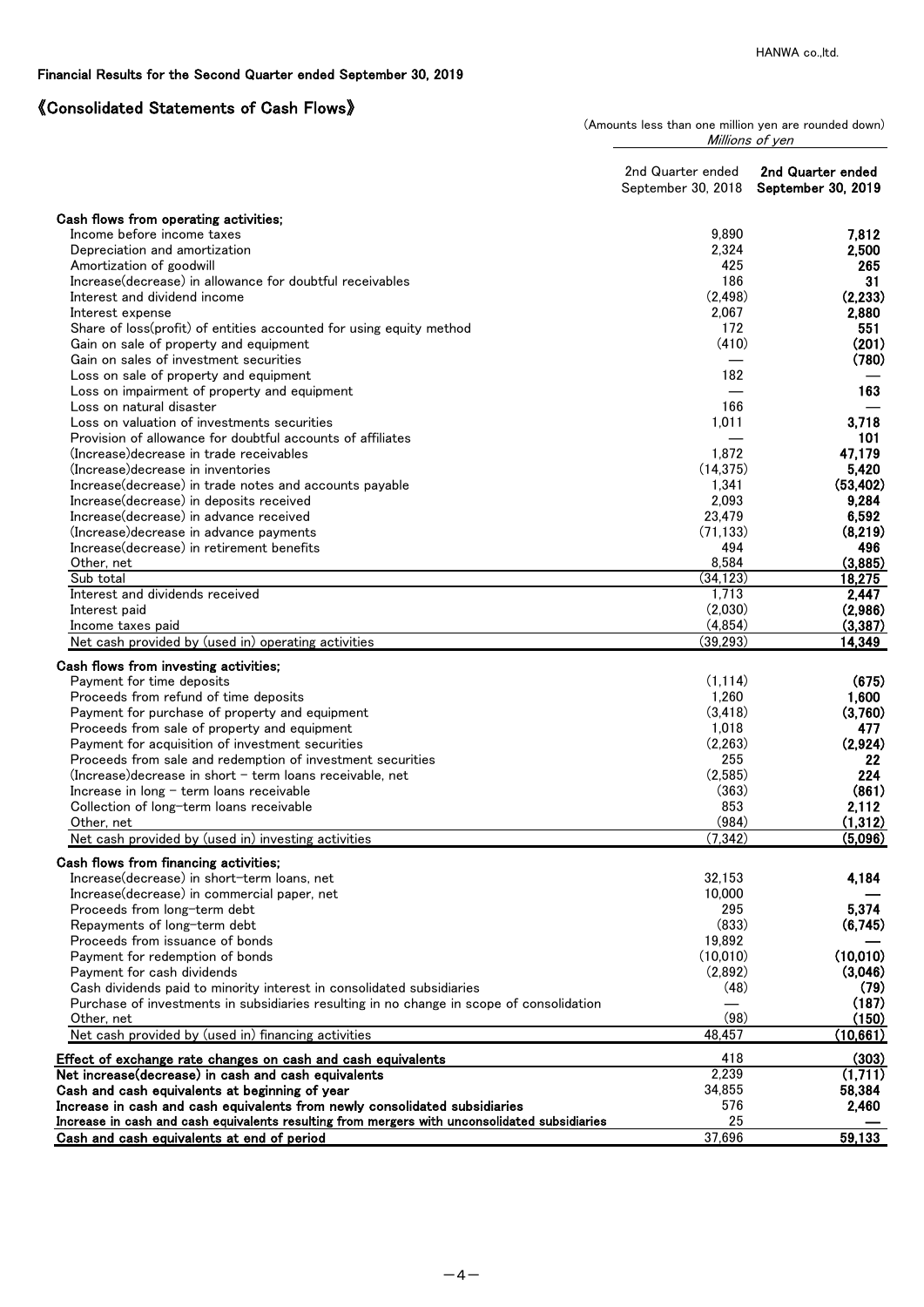## 《Segment information》

Segment information by business category for the 2nd Quarter ended September 30, 2018 and 2019, is as follows:

|                                                         |         |                  |                    |                    |                          |                                   |                 |        | (Amounts less than one million yen are rounded down) |            |                    |  |
|---------------------------------------------------------|---------|------------------|--------------------|--------------------|--------------------------|-----------------------------------|-----------------|--------|------------------------------------------------------|------------|--------------------|--|
| 2nd Quarter ended September 30, 2018<br>Millions of yen |         |                  |                    |                    |                          |                                   |                 |        |                                                      |            |                    |  |
|                                                         |         |                  |                    | Reportable segment |                          |                                   |                 |        |                                                      | Adiustment |                    |  |
|                                                         | Steel   | Primary<br>Metal | Metal<br>Recycling | Foods              | Petroleum<br>& chemicals | Overseas<br>sales<br>subsidiaries | $Sub-$<br>total | Other  | Total                                                |            | Consoli-<br>dated  |  |
| Net sales                                               |         |                  |                    |                    |                          |                                   |                 |        |                                                      |            |                    |  |
| Customers                                               | 487.763 | 151.560          | 38,041             | 51.969             | 120.574                  | 116.868                           | 966,779         |        | 38,148 1,004,927                                     | —          | 1.004.927          |  |
| Inter-segment                                           | 5.180   | 4.317            | 3,327              | 746                | 6.050                    | 33.775                            | 53,399          | .158   | 54.558                                               | (54,558)   |                    |  |
| Total                                                   | 492.943 | 155.878          | 41,369             | 52.716             | 126.625                  | 150.644                           | .020,178        | 39.307 | 1,059,485                                            |            | (54,558) 1,004,927 |  |
| Segment income(loss)                                    | 766.∛   | 96               | ,031               | 1,020              | 850                      | 673                               | 11.439          | 451    | 11,890                                               | (1,050)    | 10,839             |  |

#### 2nd Quarter ended September 30, 2019 **Millions of yen** Millions of yen

|                      |         |                  |                    | Reportable segment |                          |                                   |                 |        |         |            |                    |
|----------------------|---------|------------------|--------------------|--------------------|--------------------------|-----------------------------------|-----------------|--------|---------|------------|--------------------|
|                      | Steel   | Primary<br>Metal | Metal<br>Recvoling | Foods              | Petroleum<br>& chemicals | Overseas<br>sales<br>subsidiaries | $Sub-$<br>total | Other  | Total   | Adiustment | Consoli-<br>dated  |
| Net sales            |         |                  |                    |                    |                          |                                   |                 |        |         |            |                    |
| Customers            | 489.225 | 120.846          | 39,973             | 51.481             | 94,036                   | 107.533                           | 903,097         | 42.927 | 946.024 |            | 946.024            |
| Inter-segment        | 5.502   | 2,207            | 579                | 821                | 2.841                    | 24.131                            | 36,082          | ,487   | 37.570  | (37,570)   |                    |
| Total                | 494.727 | 123.054          | 40,552             | 52,302             | 96.877                   | 131,665                           | 939.179         | 44.415 | 983.595 |            | $(37,570)$ 946,024 |
| Segment income(loss) | 7,838   | .343             | 848                | 510                | .703                     | 33                                | 12,278          | 978    | 13,256  | (2, 442)   | 10,814             |

Notes:

1. "Other" comprises businesses that are not included in reportable segments, such as lumber section and machinery section.

- 2. Adjustments for segment income include inter-segment elimination and Group costs that have not been distributed to reportable segments. These group costs consist mainly of expenses of administrative departments.
- 3. Segment income or loss is adjusted between ordinary income on the consolidated statements of income and comprehensive income.
- 4. Since the 1st Quarter of the fiscal year, following the organizational change on April 1, 2019, Company reviewed the classification method for business segments and changed the reportable segments from "Metals & alloys" and "Non-ferrous metals" to "Primary Metal" and "Metal Recycling".

Segment information for the 2nd Quarter of the previous fiscal year has been recomposed by the new classification method.